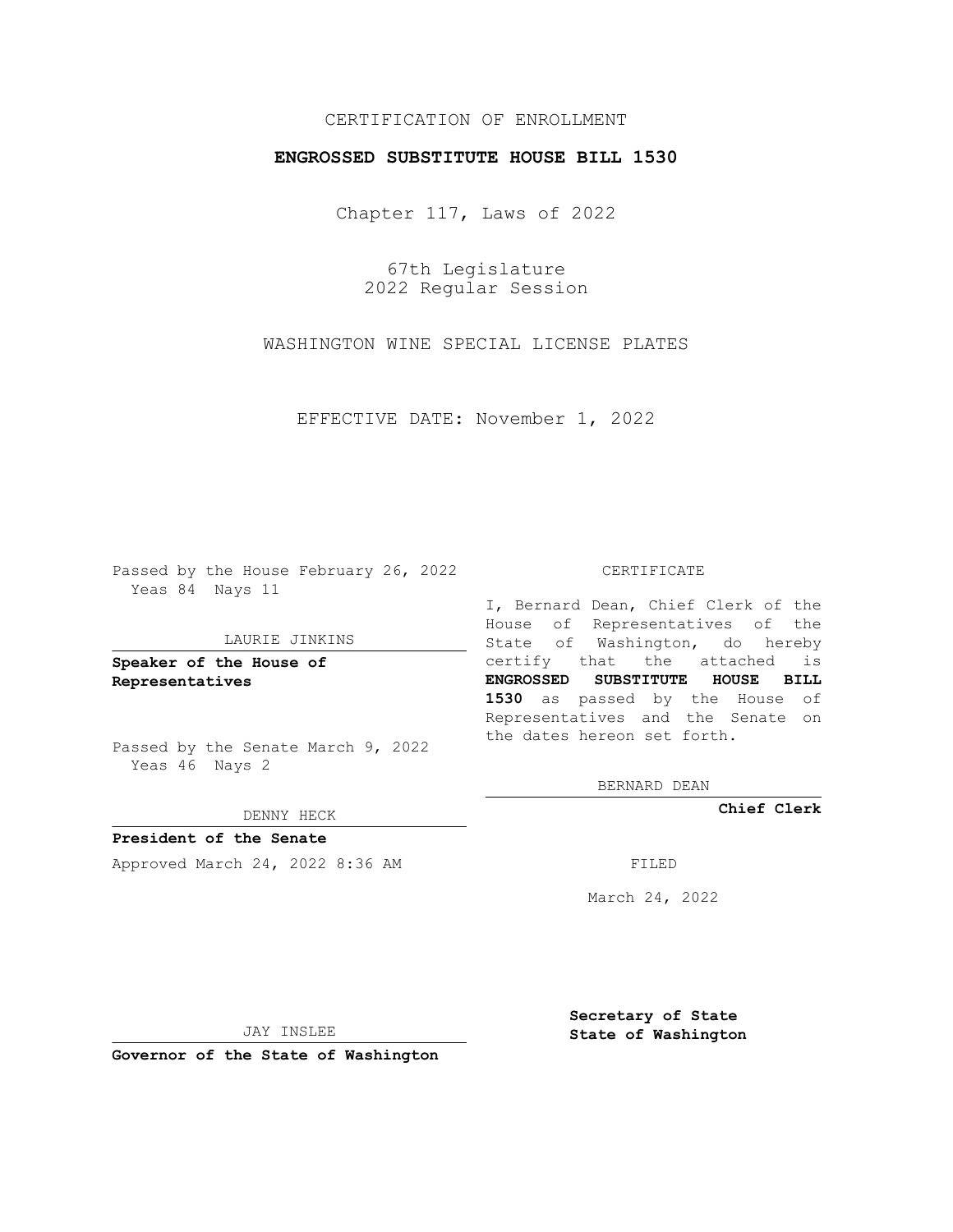### **ENGROSSED SUBSTITUTE HOUSE BILL 1530**

Passed Legislature - 2022 Regular Session

**State of Washington 67th Legislature 2022 Regular Session**

**By** House Transportation (originally sponsored by Representatives Chambers, Springer, Klicker, Jacobsen, Sutherland, and Eslick)

READ FIRST TIME 02/07/22.

 $\overline{1}$ 

1 AN ACT Relating to creating Washington wine special license 2 plates; reenacting and amending RCW 46.17.220, 46.18.200, and 3 46.68.420; adding a new section to chapter 46.04 RCW; and providing 4 an effective date.

5 BE IT ENACTED BY THE LEGISLATURE OF THE STATE OF WASHINGTON:

6 **Sec. 1.** RCW 46.17.220 and 2020 c 129 s 1 and 2020 c 93 s 2 are 7 each reenacted and amended to read as follows:

 In addition to all fees and taxes required to be paid upon application for a vehicle registration in chapter 46.16A RCW, the holder of a special license plate shall pay the appropriate special 11 license plate fee as listed in this section.

| 12 | PLATE TYPE                  |            | INITIAL RENEWAL | <b>DISTRIBUTED</b> |
|----|-----------------------------|------------|-----------------|--------------------|
| 13 |                             | <b>FEE</b> | <b>FEE</b>      | <b>UNDER</b>       |
| 14 | $(1)$ 4-H                   | \$40.00    | \$30.00         | RCW 46.68.420      |
| 15 | (2) Amateur radio license   | \$5.00     | N/A             | RCW 46.68.070      |
| 16 | (3) Armed forces            | \$40.00    | \$30.00         | RCW 46.68.425      |
| 17 | (4) Breast cancer awareness | \$40.00    | \$30.00         | RCW 46.68.425      |
| 18 | (5) Collector vehicle       | \$35.00    | N/A             | RCW 46.68.030      |
| 19 | $(6)$ Collegiate            | \$40.00    | \$30.00         | RCW 46.68.430      |
|    |                             |            |                 |                    |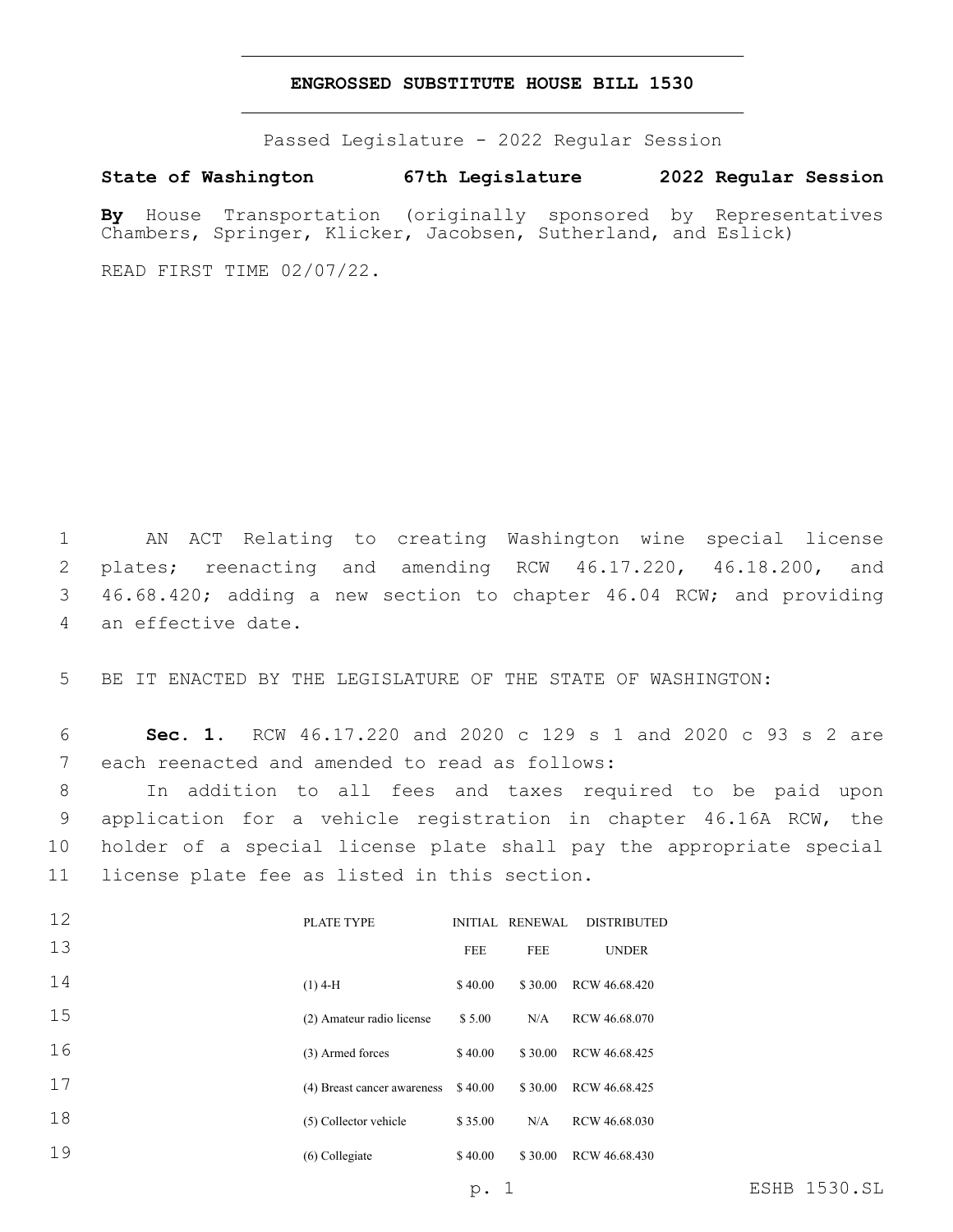| 1              | (7) Endangered wildlife             | \$40.00 | \$30.00 | RCW 46.68.425 |
|----------------|-------------------------------------|---------|---------|---------------|
| $\overline{2}$ | (8) Fred Hutch                      | \$40.00 | \$30.00 | RCW 46.68.420 |
| 3              | (9) Gonzaga University              | \$40.00 | \$30.00 | RCW 46.68.420 |
| 4              | alumni association                  |         |         |               |
| 5              | (10) Helping kids speak             | \$40.00 | \$30.00 | RCW 46.68.420 |
| 6              | (11) Horseless carriage             | \$35.00 | N/A     | RCW 46.68.030 |
| 7              | (12) Keep kids safe                 | \$45.00 | \$30.00 | RCW 46.68.425 |
| 8              | (13) Law enforcement                | \$40.00 | \$30.00 | RCW 46.68.420 |
| 9              | memorial                            |         |         |               |
| 10             | (14) Military affiliate radio       | \$5.00  | N/A     | RCW 46.68.070 |
| 11             | system                              |         |         |               |
| 12             | (15) Music matters                  | \$40.00 | \$30.00 | RCW 46.68.420 |
| 13             | (16) Professional                   | \$40.00 | \$30.00 | RCW 46.68.420 |
| 14             | firefighters and                    |         |         |               |
| 15             | paramedics                          |         |         |               |
| 16             | (17) Purple Heart                   | \$40.00 | \$30.00 | RCW 46.68.425 |
| 17             | (18) Ride share                     | \$25.00 | N/A     | RCW 46.68.030 |
| 18             | (19) San Juan Islands               | \$40.00 | \$30.00 | RCW 46.68.420 |
| 19             | (20) Seattle Mariners               | \$40.00 | \$30.00 | RCW 46.68.420 |
| 20             | (21) Seattle NHL hockey             | \$40.00 | \$30.00 | RCW 46.68.420 |
| 21             | (22) Seattle Seahawks               | \$40.00 | \$30.00 | RCW 46.68.420 |
| 22             | (23) Seattle Sounders FC            | \$40.00 | \$30.00 | RCW 46.68.420 |
| 23             | (24) Seattle Storm                  | \$40.00 | \$30.00 | RCW 46.68.420 |
| 24             | (25) Seattle University             | \$40.00 | \$30.00 | RCW 46.68.420 |
| 25             | (26) Share the road                 | \$40.00 | \$30.00 | RCW 46.68.420 |
| 26             | (27) Ski & ride Washington          | \$40.00 | \$30.00 | RCW 46.68.420 |
| 27             | (28) Square dancer                  | \$40.00 | N/A     | RCW 46.68.070 |
| 28             | (29) State flower                   | \$40.00 | \$30.00 | RCW 46.68.420 |
| 29             | (30) Volunteer firefighters         | \$40.00 | \$30.00 | RCW 46.68.420 |
| 30             | (31) Washington apples              | \$40.00 | \$30.00 | RCW 46.68.420 |
| 31             | (32) Washington farmers             | \$40.00 | \$30.00 | RCW 46.68.420 |
| 32             | and ranchers                        |         |         |               |
| 33             | (33) Washington lighthouses \$40.00 |         | \$30.00 | RCW 46.68.420 |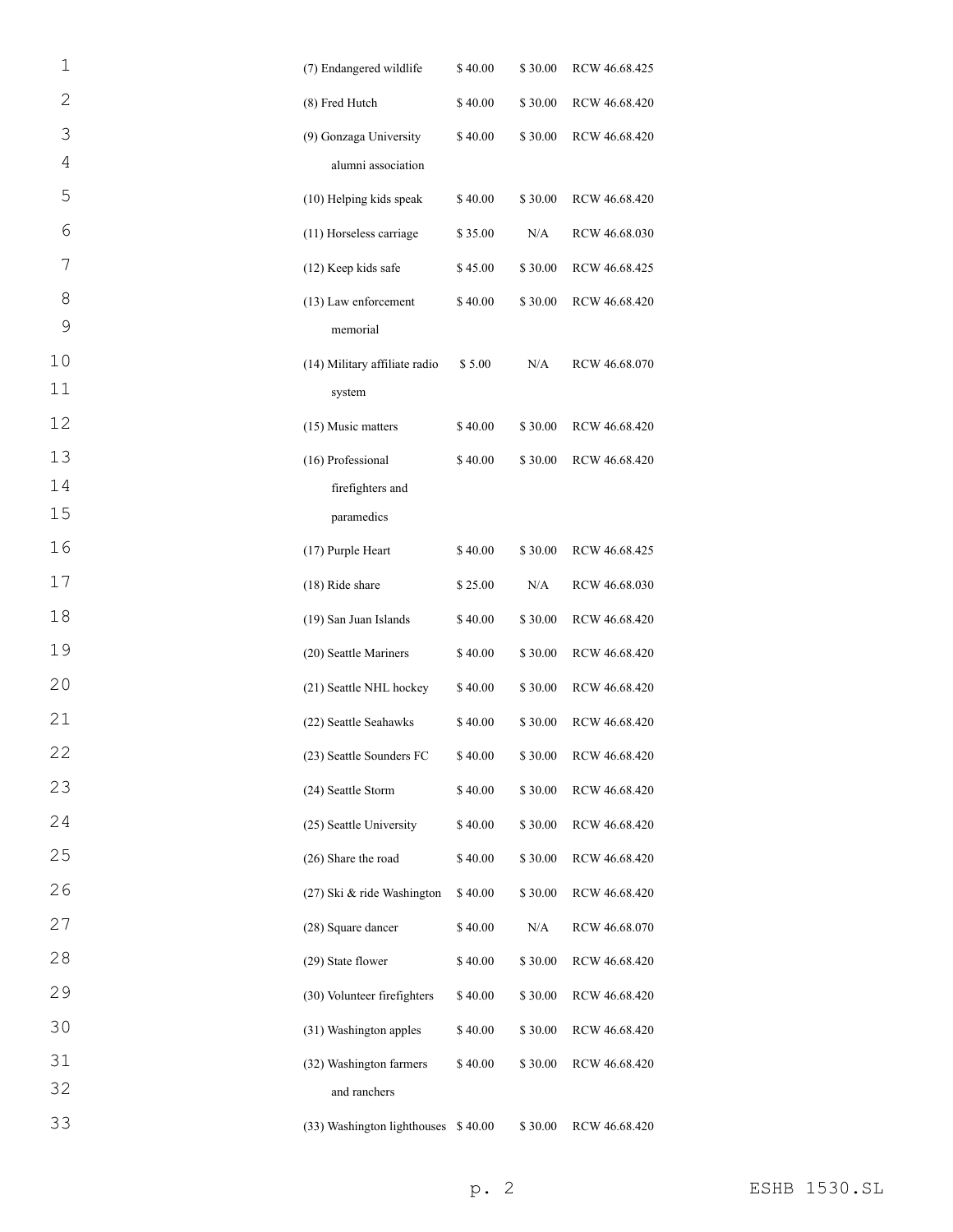| $\mathbf 1$    | (34) Washington state       | \$40.00 | \$30.00 | RCW 46.68.420 |
|----------------|-----------------------------|---------|---------|---------------|
| $\overline{2}$ | aviation                    |         |         |               |
| 3              | (35) Washington state parks | \$40.00 | \$30.00 | RCW 46.68.425 |
| 4              | (36) Washington state       | \$40.00 | \$30.00 | RCW 46.68.420 |
| 5              | wrestling                   |         |         |               |
| 6              | (37) Washington tennis      | \$40.00 | \$30.00 | RCW 46.68.420 |
| 7              | (38) Washington wine        | \$40.00 | \$30.00 | RCW 46.68.420 |
| 8              | (39) Washington's fish      | \$40.00 | \$30.00 | RCW 46.68.425 |
| 9              | collection                  |         |         |               |
| 10             | $((39)) (40)$ Washington's  | \$40.00 | \$30.00 | RCW 46.68.420 |
| 11             | national parks              |         |         |               |
| 12             | $((40))$ (41) Washington's  | \$40.00 | \$30.00 | RCW 46.68.425 |
| 13             | wildlife collection         |         |         |               |
| 14             | $(((41)))(42)$ We love our  | \$40.00 | \$30.00 | RCW 46.68.420 |
| 15             | pets                        |         |         |               |
| 16             | $(((42)))(43)$ Wild on      | \$40.00 | \$30.00 | RCW 46.68.425 |
| 17             | Washington                  |         |         |               |

18 **Sec. 2.** RCW 46.18.200 and 2020 c 129 s 2 and 2020 c 93 s 1 are 19 each reenacted and amended to read as follows: 20 (1) Special license plate series reviewed and approved by the 21 department: 22 (a) May be issued in lieu of standard issue or personalized 23 license plates for vehicles required to display one and two license 24 plates unless otherwise specified; 25 (b) Must be issued under terms and conditions established by the 26 department; 27 (c) Must not be issued for vehicles registered under chapter 28 46.87 RCW; and 29 (d) Must display a symbol or artwork approved by the department. 30 (2) The department approves and shall issue the following special 31 license plates, subject to subsection (5) of this section: 32 33 LICENSE PLATE DESCRIPTION, SYMBOL, OR ARTWORK 34 4-H Displays the "4-H" logo.

p. 3 ESHB 1530.SL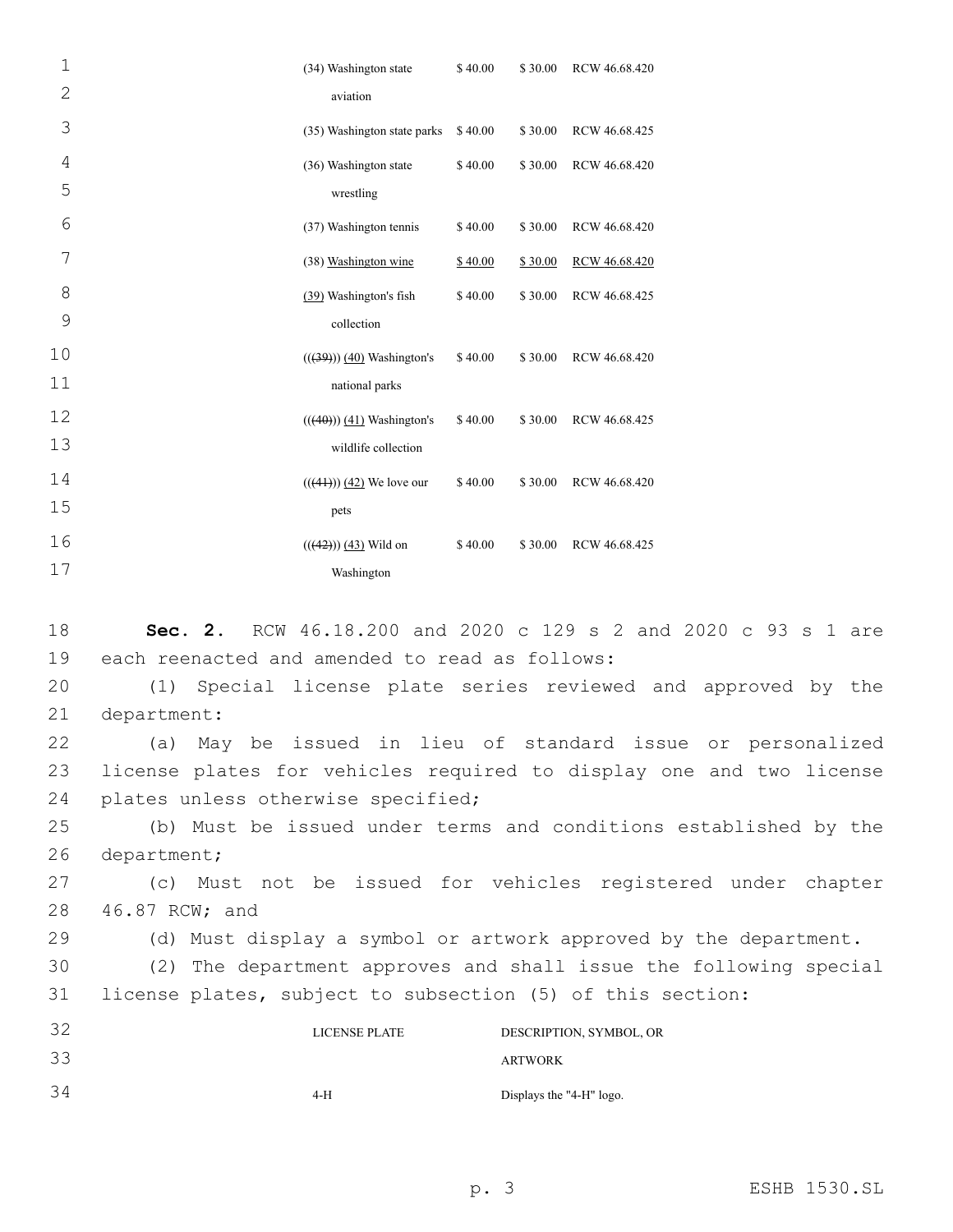| 1              | Armed forces collection       | Recognizes the contribution of      |
|----------------|-------------------------------|-------------------------------------|
| $\mathbf{2}$   |                               | veterans, active duty military      |
| 3              |                               | personnel, reservists, and          |
| $\overline{4}$ |                               | members of the national guard,      |
| 5              |                               | and includes six separate designs,  |
| 6              |                               | each containing a symbol            |
| 7              |                               | representing a different branch of  |
| 8              |                               | the armed forces to include army,   |
| 9              |                               | navy, air force, marine corps,      |
| 10             |                               | coast guard, and national guard.    |
| 11             | Breast cancer awareness       | Displays a pink ribbon              |
| 12             |                               | symbolizing breast cancer           |
| 13             |                               | awareness.                          |
| 14             | Endangered wildlife           | Displays a symbol or artwork        |
| 15             |                               | symbolizing endangered wildlife     |
| 16             |                               | in Washington state.                |
| 17             | Fred Hutch                    | Displays the Fred Hutch logo.       |
| 18             | Gonzaga University alumni     | Recognizes the Gonzaga              |
| 19             | association                   | University alumni association.      |
| 20             | Helping kids speak            | Recognizes an organization that     |
| 21             |                               | supports programs that provide      |
| 22             |                               | no-cost speech pathology            |
| 23             |                               | programs to children.               |
| 24             | Keep kids safe                | Recognizes efforts to prevent       |
| 25             |                               | child abuse and neglect.            |
| 26             | Law enforcement memorial      | Honors law enforcement officers     |
| 27             |                               | in Washington killed in the line of |
| 28             |                               | duty.                               |
| 29             | Music matters                 | Displays the "Music Matters"        |
| 30             |                               | logo.                               |
| 31             | Professional firefighters and | Recognizes professional             |
| 32             | paramedics                    | firefighters and paramedics who     |
| 33             |                               | are members of the Washington       |
| 34             |                               | state council of firefighters.      |
| 35             |                               |                                     |
| 36             | San Juan Islands              | Displays a symbol or artwork        |
|                |                               | recognizing the San Juan Islands.   |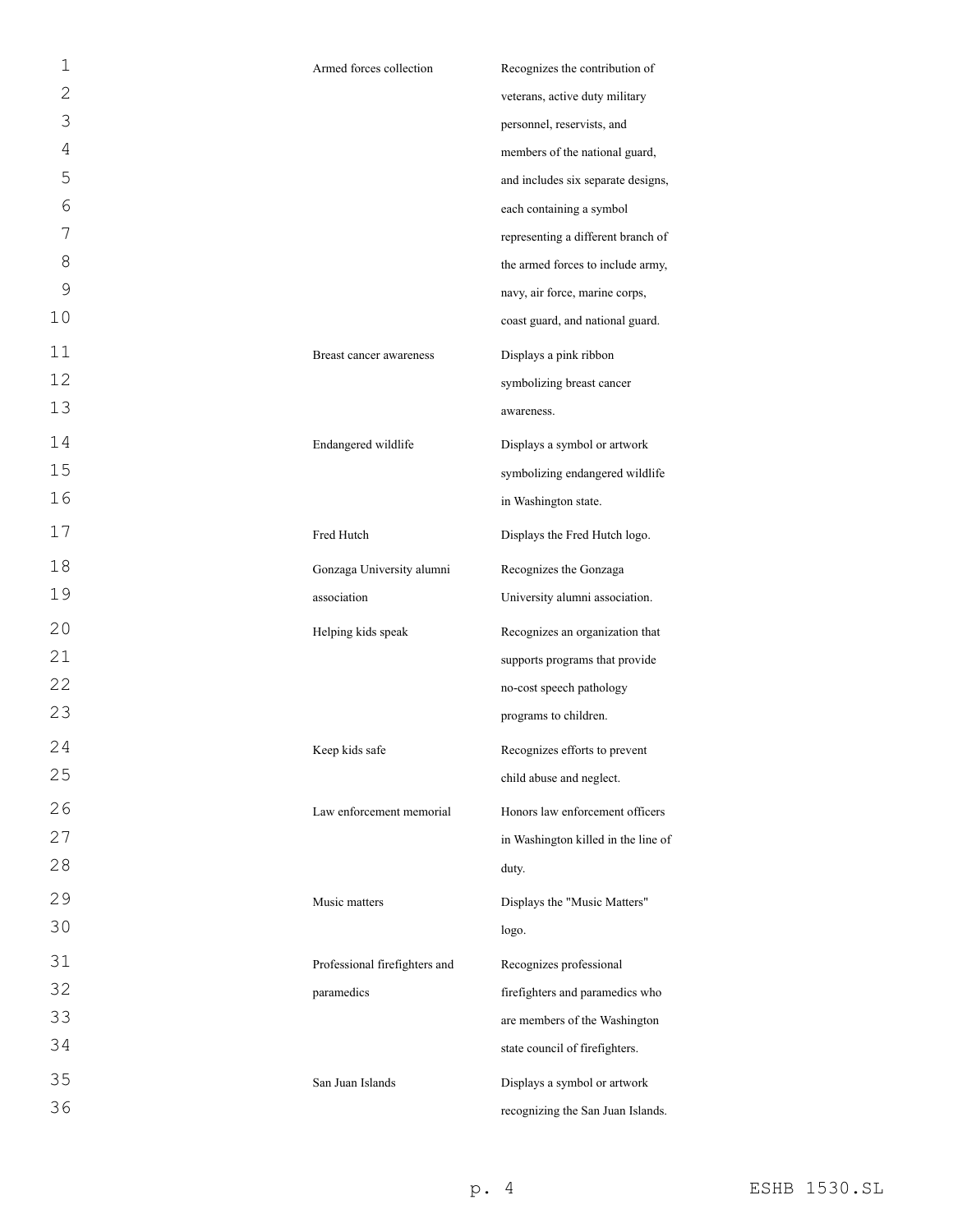| $\mathbf 1$   | <b>Seattle Mariners</b>         | Displays the "Seattle Mariners"    |
|---------------|---------------------------------|------------------------------------|
| $\mathbf{2}$  |                                 | logo.                              |
| 3             | Seattle NHL hockey              | Displays the logo of the Seattle   |
| 4             |                                 | NHL hockey team.                   |
| 5             | Seattle Seahawks                | Displays the "Seattle Seahawks"    |
| 6             |                                 | logo.                              |
| 7             | Seattle Sounders FC             | Displays the "Seattle Sounders     |
| 8             |                                 | FC" logo.                          |
| $\mathcal{G}$ | Seattle Storm                   | Displays the "Seattle Storm" logo. |
| 10            | Seattle University              | Recognizes Seattle University.     |
| 11            | Share the road                  | Recognizes an organization that    |
| 12            |                                 | promotes bicycle safety and        |
| 13            |                                 | awareness education.               |
| 14            | Ski & ride Washington           | Recognizes the Washington          |
| 15            |                                 | snowsports industry.               |
| 16            | State flower                    | Recognizes the Washington state    |
| 17            |                                 | flower.                            |
| 18            | Volunteer firefighters          | Recognizes volunteer firefighters. |
| 19            | Washington apples               | Displays the Washington apple      |
| 20            |                                 | logo that recognizes the state's   |
| 21            |                                 | apple industry, the growers and    |
| 22            |                                 | shippers who produce and pack      |
| 23            |                                 | the world famous apples, and the   |
| 24            |                                 | tree fruit community.              |
| 25            | Washington farmers and ranchers | Recognizes farmers and ranchers    |
| 26            |                                 | in Washington state.               |
| 27            | Washington lighthouses          | Recognizes an organization that    |
| 28            |                                 | supports selected Washington       |
| 29            |                                 | state lighthouses and provides     |
| 30            |                                 | environmental education            |
| 31            |                                 | programs.                          |
| 32            | Washington state aviation       | Displays a Stearman biplane in     |
| 33            |                                 | the foreground with an image of    |
| 34            |                                 | Mount Rainier in the background.   |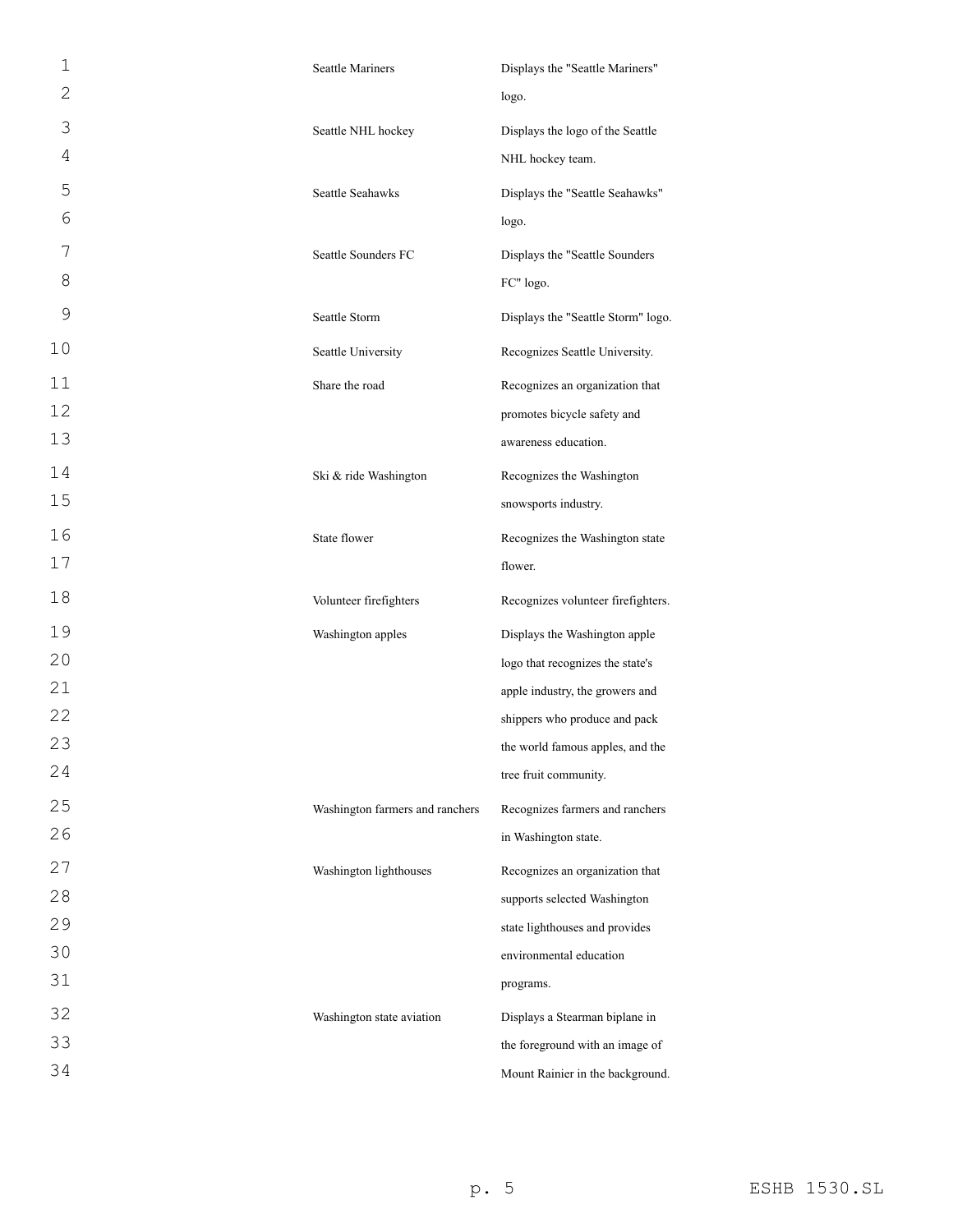| $\mathbf 1$    | Washington state parks           | Recognizes Washington state       |
|----------------|----------------------------------|-----------------------------------|
| $\overline{c}$ |                                  | parks as premier destinations of  |
| 3              |                                  | uncommon quality that preserve    |
| 4              |                                  | significant natural, cultural,    |
| 5              |                                  | historical, and recreational      |
| 6              |                                  | resources.                        |
| 7              | Washington state wrestling       | Promotes and supports college     |
| 8              |                                  | wrestling in the state of         |
| 9              |                                  | Washington.                       |
| 10             | Washington tennis                | Builds awareness and year-round   |
| 11             |                                  | opportunities for tennis in       |
| 12             |                                  | Washington state. Displays a      |
| 13             |                                  | symbol or artwork recognizing     |
| 14             |                                  | tennis in Washington state.       |
| 15             | Washington wine                  | Displays a landscape of           |
| 16             |                                  | Washington's wine regions.        |
| 17             | Washington's fish collection     | Recognizes Washington's fish.     |
| 18             | Washington's national park fund  | Builds awareness of Washington's  |
| 19             |                                  | national parks and supports       |
| 20             |                                  | priority park programs and        |
| 21             |                                  | projects in Washington's national |
| 22             |                                  | parks, such as enhancing visitor  |
| 23             |                                  | experience, promoting             |
| 24             |                                  | volunteerism, engaging            |
| 25             |                                  | communities, and providing        |
| 26             |                                  | educational opportunities related |
| 27             |                                  | to Washington's national parks.   |
| 28             | Washington's wildlife collection | Recognizes Washington's           |
| 29             |                                  | wildlife.                         |
| 30             | We love our pets                 | Recognizes an organization that   |
| 31             |                                  | assists local member agencies of  |
| 32             |                                  | the federation of animal welfare  |
| 33             |                                  | and control agencies to promote   |
| 34             |                                  | and perform spay/neuter surgery   |
| 35             |                                  | on Washington state pets to       |
| 36             |                                  | reduce pet overpopulation.        |
| 37             | Wild on Washington               | Symbolizes wildlife viewing in    |
| 38             |                                  | Washington state.                 |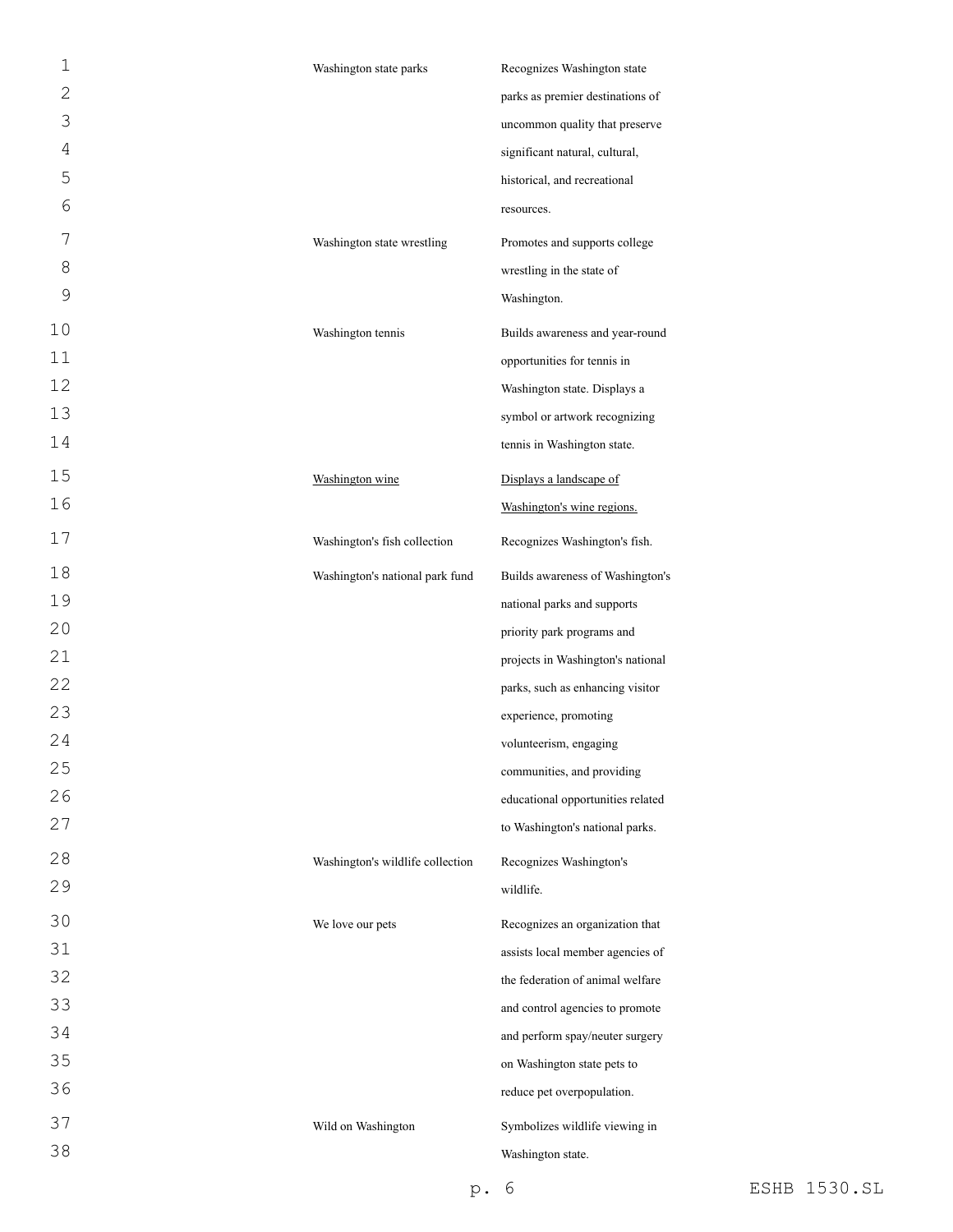(3) Applicants for initial and renewal professional firefighters and paramedics special license plates must show proof of eligibility by providing a certificate of current membership from the Washington 4 state council of firefighters.

 (4) Applicants for initial volunteer firefighters special license plates must (a) have been a volunteer firefighter for at least ten years or be a volunteer firefighter for one or more years and (b) have documentation of service from the district of the appropriate fire service. If the volunteer firefighter leaves firefighting 10 service before ten years of service have been completed, the volunteer firefighter shall surrender the license plates to the department on the registration renewal date. If the volunteer firefighter stays in service for at least ten years and then leaves, the license plate may be retained by the former volunteer firefighter and as long as the license plate is retained for use the person will continue to pay the future registration renewals. A qualifying volunteer firefighter may have no more than one set of license plates per vehicle, and a maximum of two sets per applicant, for their personal vehicles. If the volunteer firefighter is convicted of a violation of RCW 46.61.502 or a felony, the license plates must be 21 surrendered upon conviction.

 (5) The department shall not issue the Seattle NHL hockey special license plate until the department receives signature sheets satisfying the requirements identified in RCW 46.18.110(2)(f).

 **Sec. 3.** RCW 46.68.420 and 2020 c 129 s 3 and 2020 c 93 s 3 are 26 each reenacted and amended to read as follows:

27 (1) The department shall:

 (a) Collect special license plate fees established under RCW 46.17.220;29

 (b) Deduct an amount not to exceed twelve dollars for initial issue and two dollars for renewal issue for administration and 32 collection expenses incurred by it; and

 (c) Remit the remaining proceeds to the custody of the state treasurer with a proper identifying detailed report.

 (2) The state treasurer shall credit the proceeds to the motor vehicle fund until the department determines that the state has been reimbursed for the cost of implementing the special license plate. Upon determination by the department that the state has been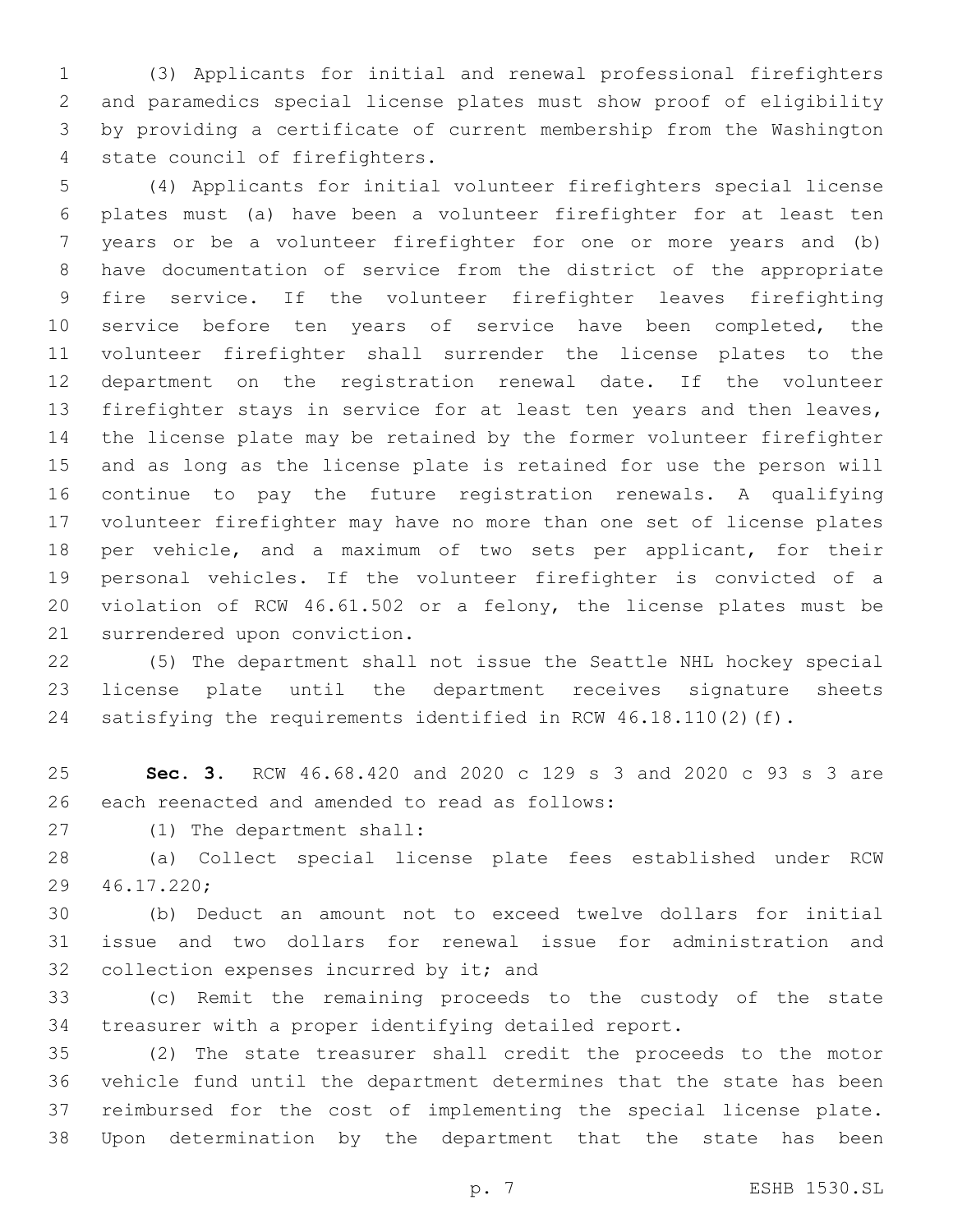reimbursed, the state treasurer shall credit the remaining special license plate fee amounts for each special license plate to the following appropriate account as created in this section in the 4 custody of the state treasurer:

| 5  | <b>ACCOUNT</b>            | <b>CONDITIONS FOR USE OF</b>        |
|----|---------------------------|-------------------------------------|
| 6  |                           | <b>FUNDS</b>                        |
| 7  | 4-H programs              | Support Washington 4-H              |
| 8  |                           | programs                            |
| 9  | Fred Hutch                | Support cancer research at the      |
| 10 |                           | Fred Hutchinson cancer research     |
| 11 |                           | center                              |
| 12 | Gonzaga University alumni | Scholarship funds to needy and      |
| 13 | association               | qualified students attending or     |
| 14 |                           | planning to attend Gonzaga          |
| 15 |                           | University                          |
| 16 | Helping kids speak        | Provide free diagnostic and         |
| 17 |                           | therapeutic services to families of |
| 18 |                           | children who suffer from a delay    |
| 19 |                           | in language or speech               |
| 20 |                           | development                         |
| 21 | Law enforcement memorial  | Provide support and assistance to   |
| 22 |                           | survivors and families of law       |
| 23 |                           | enforcement officers in             |
| 24 |                           | Washington killed in the line of    |
| 25 |                           | duty and to organize, finance,      |
| 26 |                           | fund, construct, utilize, and       |
| 27 |                           | maintain a memorial on the state    |
| 28 |                           | capitol grounds to honor those      |
| 29 |                           | fallen officers                     |
|    |                           |                                     |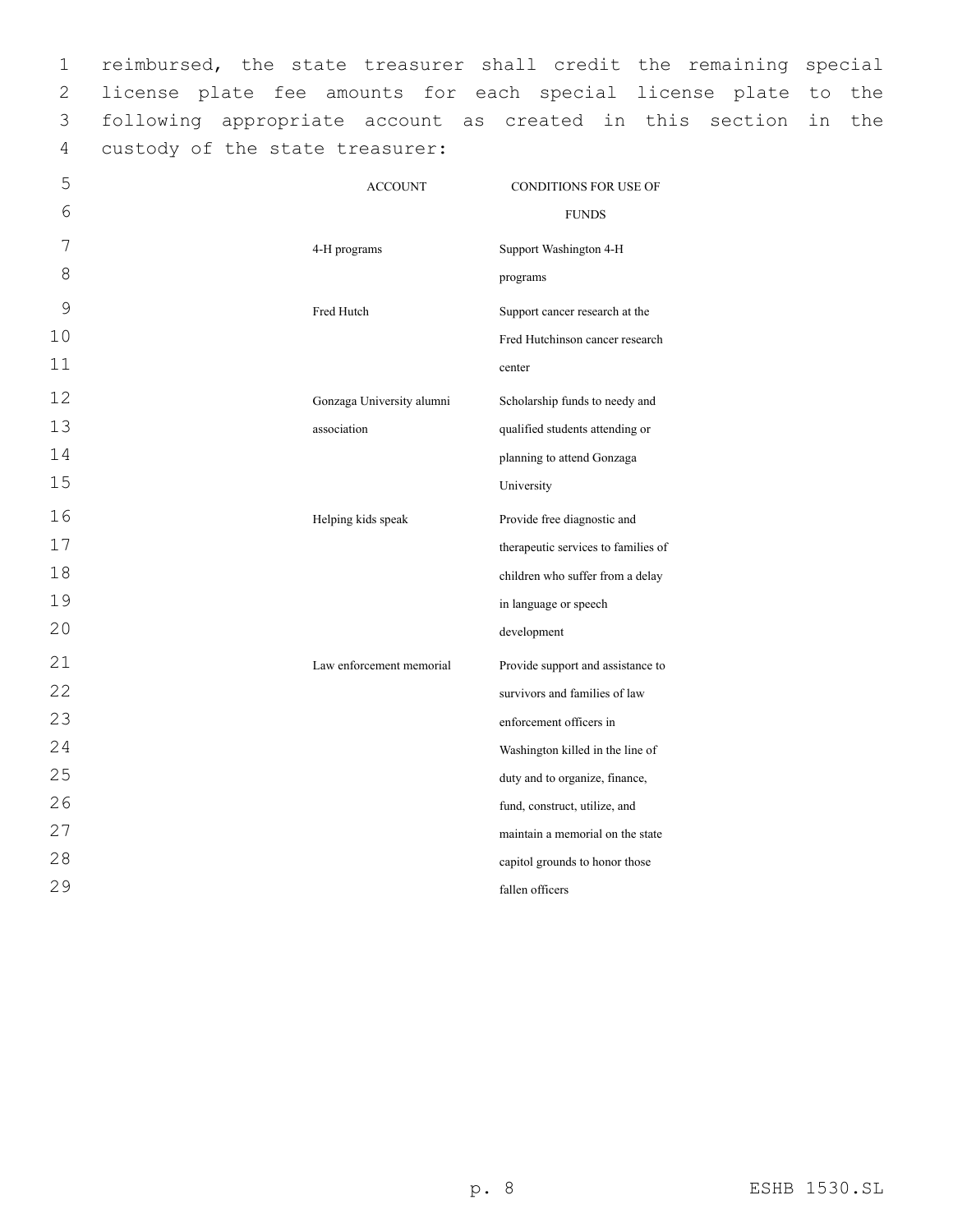| 1              | Lighthouse environmental  | Support selected Washington state   |
|----------------|---------------------------|-------------------------------------|
| $\overline{2}$ | programs                  | lighthouses that are accessible to  |
| 3              |                           | the public and staffed by           |
| 4              |                           | volunteers; provide environmental   |
| 5              |                           | education programs; provide         |
| 6              |                           | grants for other Washington         |
| 7              |                           | lighthouses to assist in funding    |
| 8              |                           | infrastructure preservation and     |
| 9              |                           | restoration; encourage and support  |
| 10             |                           | interpretive programs by            |
| 11             |                           | lighthouse docents                  |
| 12             | Music matters awareness   | Promote music education in          |
| 13             |                           | schools throughout Washington       |
| 14             | San Juan Islands programs | Provide funds to the Madrona        |
| 15             |                           | institute                           |
| 16             | <b>Seattle Mariners</b>   | Provide funds to the sports         |
| 17             |                           | mentoring program and to support    |
| 18             |                           | the Washington world fellows        |
| 19             |                           | program in the following manner:    |
| 20             |                           | (a) Seventy-five percent to the     |
| 21             |                           | office of the lieutenant governor   |
| 22             |                           | solely to administer the sports     |
| 23             |                           | mentoring program established       |
| 24             |                           | under RCW 43.15.100, to             |
| 25             |                           | encourage youth who have            |
| 26             |                           | economic needs or face              |
| 27             |                           | adversities to experience spectator |
| 28             |                           | sports or get involved in youth     |
| 29             |                           | sports, and (b) up to twenty-five   |
| 30             |                           | percent to the office of the        |
| 31             |                           | lieutenant governor solely to       |
| 32             |                           | administer the Washington world     |
| 33             |                           | fellows program, an equity          |
| 34             |                           | focused program                     |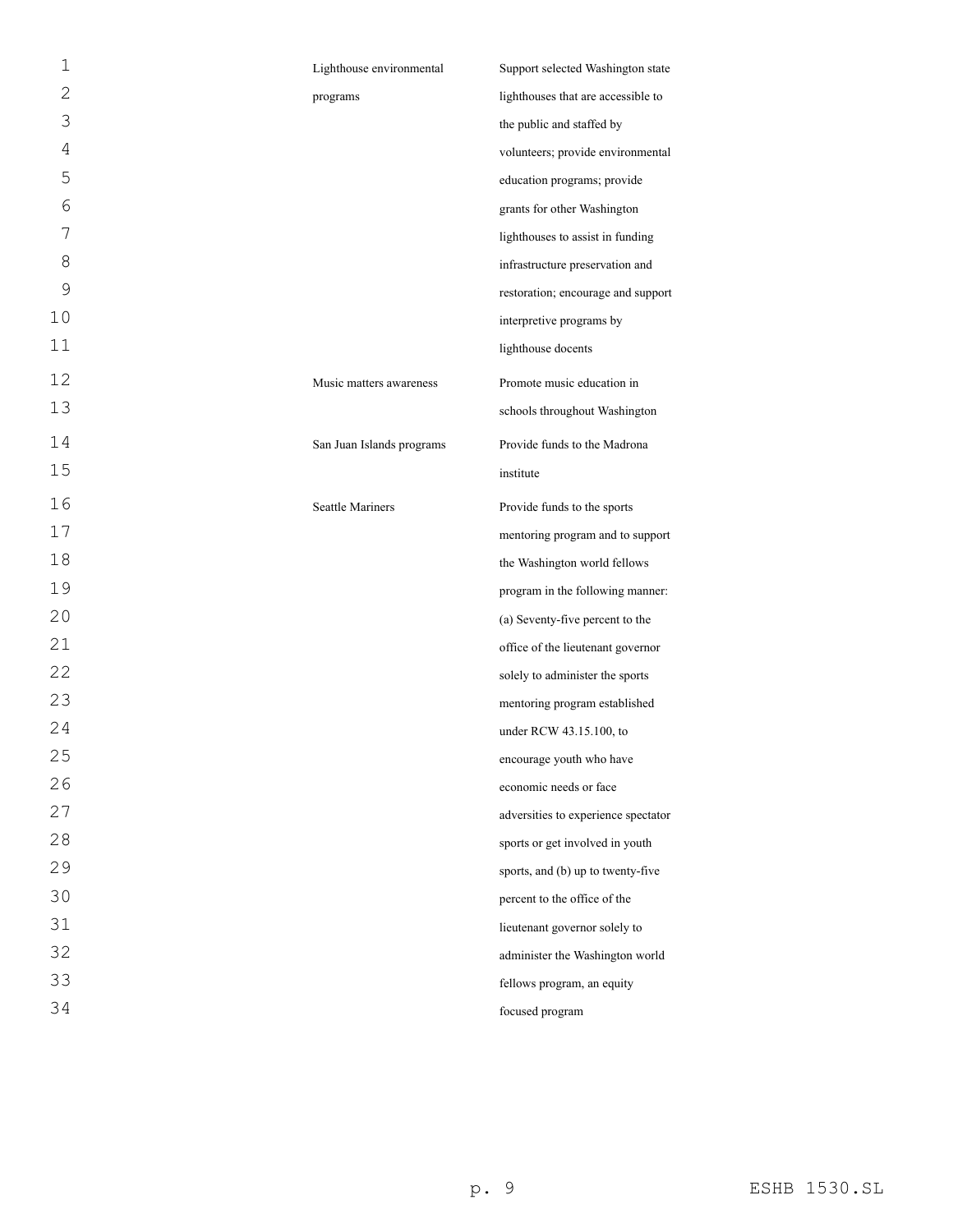| $\mathbf 1$    | Seattle NHL hockey | Provide funds to the NHL Seattle   |
|----------------|--------------------|------------------------------------|
| 2              |                    | foundation and to support the      |
| 3              |                    | boundless Washington program in    |
| $\overline{4}$ |                    | the following manner: (a) Fifty    |
| 5              |                    | percent to the NHL Seattle         |
| 6              |                    | foundation, or its successor       |
| 7              |                    | organization, to help marginalized |
| 8              |                    | youth succeed in life through      |
| 9              |                    | increased access to sports and     |
| 10             |                    | other opportunities; (b) twenty-   |
| 11             |                    | five percent to the office of the  |
| 12             |                    | lieutenant governor solely to      |
| 13             |                    | administer the boundless           |
| 14             |                    | Washington program to facilitate   |
| 15             |                    | opportunities for young people     |
| 16             |                    | with physical and sensory          |
| 17             |                    | disabilities to enjoy and          |
| 18             |                    | experience the outdoors; and (c)   |
| 19             |                    | twenty-five percent to the NHL     |
| 20             |                    | Seattle foundation, or its         |
| 21             |                    | successor organization, for        |
| 22             |                    | providing financial support to     |
| 23             |                    | allow youth to participate in      |
| 24             |                    | hockey                             |
| 25             | Seattle Seahawks   | Provide funds to InvestED and to   |
| 26             |                    | support the Washington world       |
| 27             |                    | fellows program in the following   |
| 28             |                    | manner: (a) Seventy-five percent,  |
| 29             |                    | to InvestED, to encourage          |
| 30             |                    | secondary students who have        |
| 31             |                    | economic needs to stay in school,  |
| 32             |                    | return to school, or get involved  |
| 33             |                    | within their learning community;   |
| 34             |                    | and (b) twenty-five percent to the |
| 35             |                    | office of the lieutenant governor  |
| 36             |                    | solely to administer the           |
| 37             |                    | Washington world fellows           |
| 38             |                    | program, including the provision   |
| 39             |                    | of fellowships                     |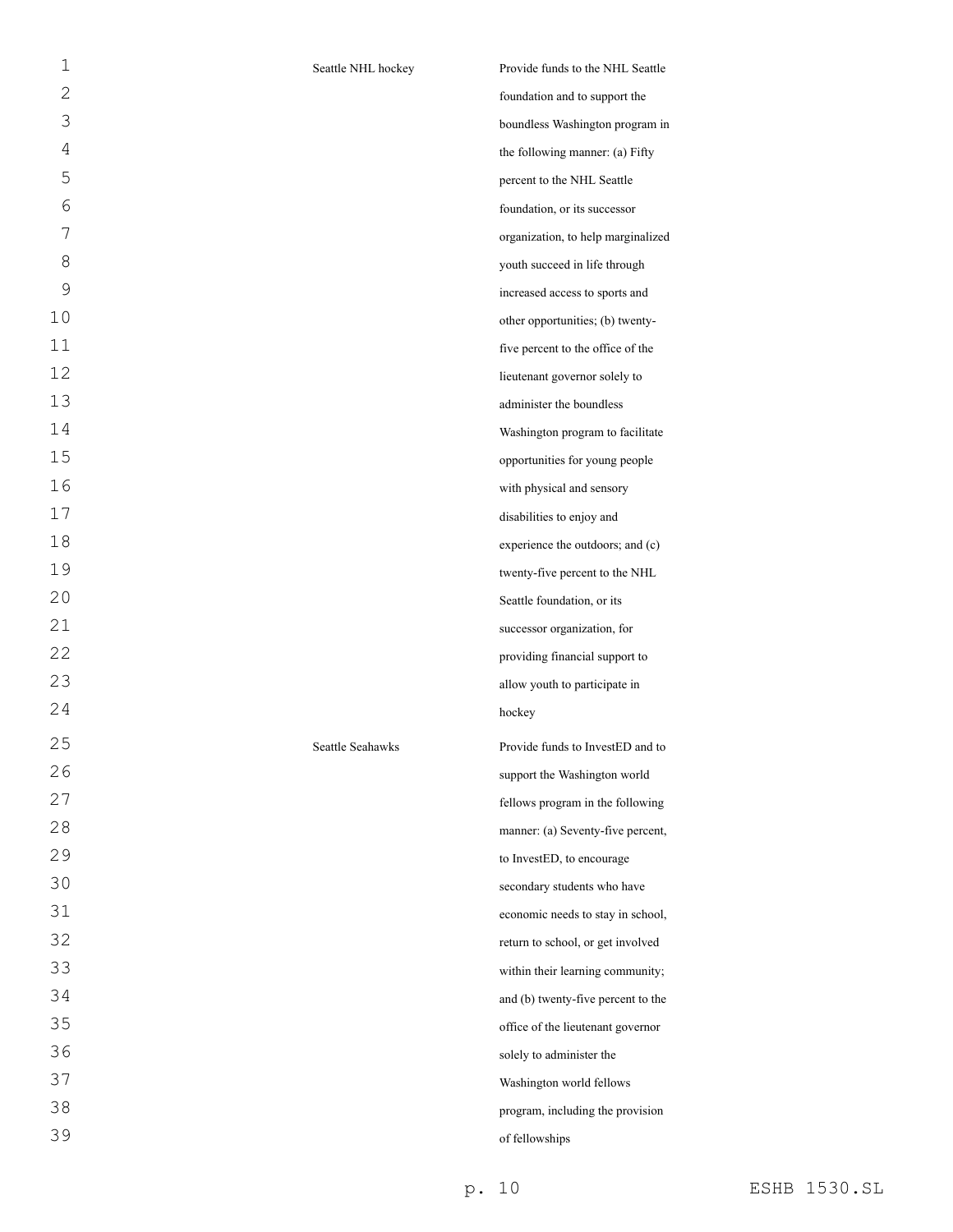| $\mathbf{1}$ | Seattle Sounders FC | Provide funds to Washington state   |
|--------------|---------------------|-------------------------------------|
| $\mathbf{2}$ |                     | mentors and the ((association of))  |
| 3            |                     | Washington ((generals)) state       |
| 4            |                     | leadership board created in RCW     |
| 5            |                     | $43.15.030$ in the following        |
| 6            |                     | manner: (a) Seventy percent and     |
| 7            |                     | the remaining proceeds, if any, to  |
| 8            |                     | Washington state mentors, to        |
| 9            |                     | increase the number of mentors in   |
| 10           |                     | the state by offering mentoring     |
| 11           |                     | grants throughout Washington        |
| 12           |                     | state that foster positive youth    |
| 13           |                     | development and academic            |
| 14           |                     | success, with up to twenty percent  |
| 15           |                     | of these proceeds authorized for    |
| 16           |                     | program administration costs; and   |
| 17           |                     | (b) up to thirty percent, not to    |
| 18           |                     | exceed forty-thousand dollars       |
| 19           |                     | annually as adjusted for inflation  |
| 20           |                     | by the office of financial          |
| 21           |                     | management, to the association of   |
| 22           |                     | Washington generals, to develop     |
| 23           |                     | Washington state educational,       |
| 24           |                     | veterans, international relations,  |
| 25           |                     | and civics projects and to          |
| 26           |                     | recognize the outstanding public    |
| 27           |                     | service of individuals or groups in |
| 28           |                     | the state of Washington             |
|              |                     |                                     |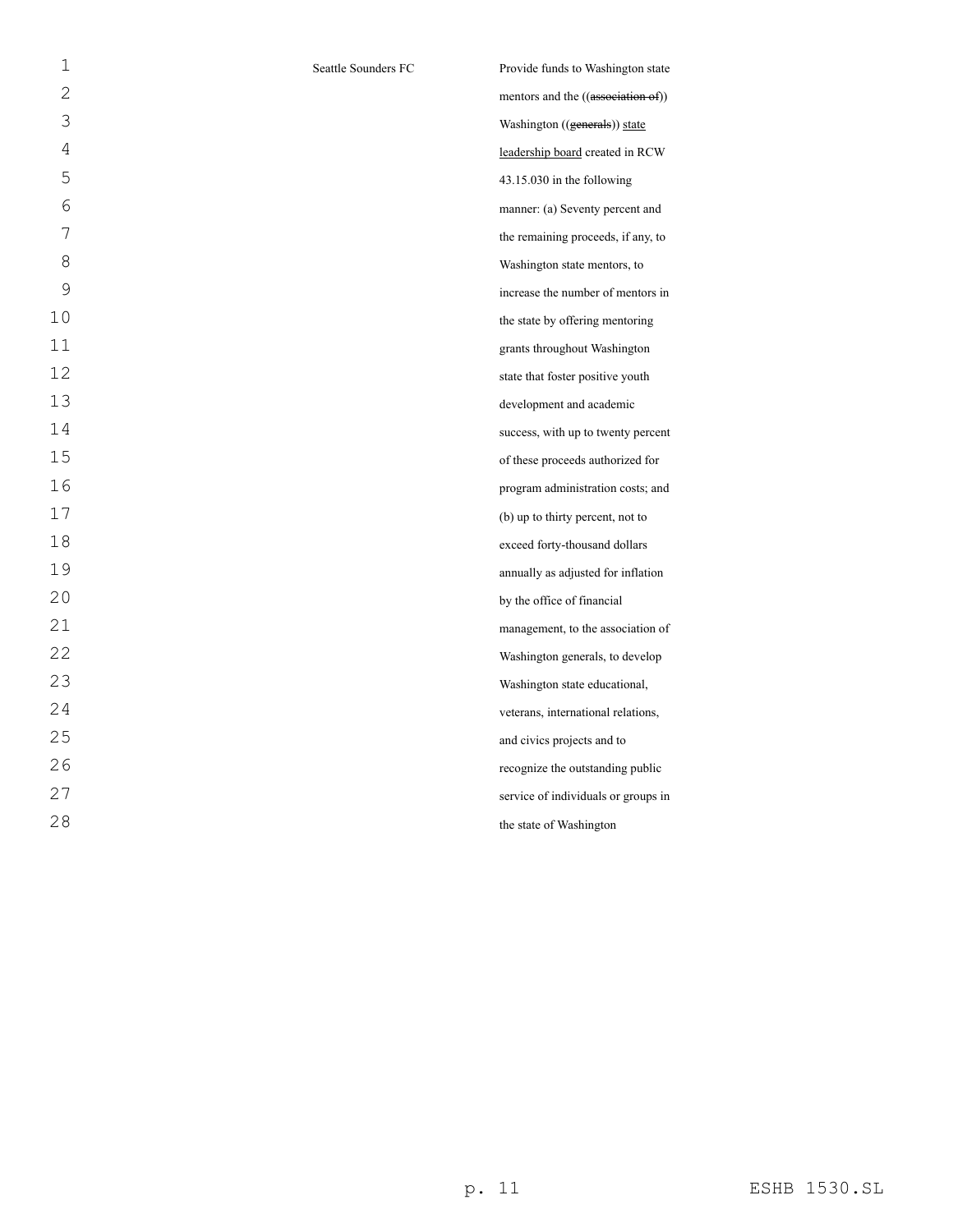| 1              | Seattle Storm         | Provide funds to the Washington     |
|----------------|-----------------------|-------------------------------------|
| $\mathbf{2}$   |                       | state legislative youth advisory    |
| 3              |                       | council and the ((association of))  |
| $\overline{4}$ |                       | Washington ((generals)) state       |
| 5              |                       | leadership board created in RCW     |
| 6              |                       | 43.15.030 in the following          |
| 7              |                       | manner: Twenty-five thousand        |
| 8              |                       | dollars per year of the net         |
| 9              |                       | proceeds to the legislative youth   |
| 10             |                       | advisory council, or its successor  |
| 11             |                       | organization; and the remaining     |
| 12             |                       | net proceeds on an annual basis,    |
| 13             |                       | to the association of Washington    |
| 14             |                       | generals for the purpose of         |
| 15             |                       | providing grants to support and     |
| 16             |                       | enhance athletic, recreational, and |
| 17             |                       | other opportunities for women       |
| 18             |                       | and girls, and especially those     |
| 19             |                       | with disabilities                   |
| 20             | Seattle University    | Fund scholarships for students      |
| 21             |                       | attending or planning to attend     |
| 22             |                       | Seattle University                  |
| 23             | Share the road        | Promote bicycle safety and          |
| 24             |                       | awareness education in              |
| 25             |                       | communities throughout              |
| 26             |                       | Washington                          |
| 27             | Ski & ride Washington | Promote winter snowsports, such     |
| 28             |                       | as skiing and snowboarding, and     |
| 29             |                       | related programs, such as ski and   |
| 30             |                       | ride safety programs,               |
| 31             |                       | underprivileged youth ski and ride  |
| 32             |                       | programs, and active, healthy       |
| 33             |                       | lifestyle programs                  |
| 34             | State flower          | Support Meerkerk Rhododendron       |
| 35             |                       | Gardens and provide for grants to   |
| 36             |                       | other qualified nonprofit           |
| 37             |                       | organizations' efforts to preserve  |
| 38             |                       | rhododendrons                       |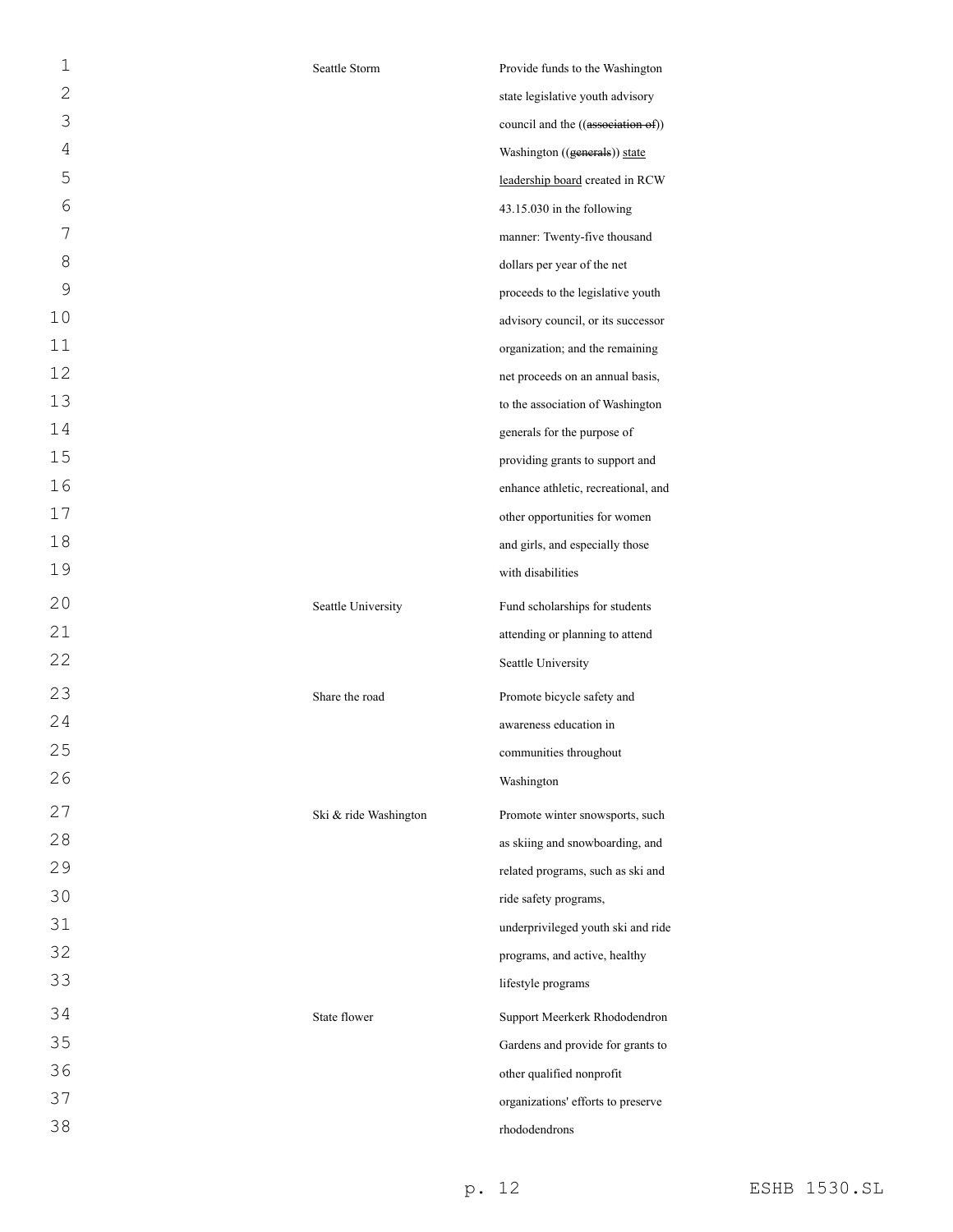| 1              | Volunteer firefighters          | Receive and disseminate funds for   |
|----------------|---------------------------------|-------------------------------------|
| $\overline{2}$ |                                 | purposes on behalf of volunteer     |
| 3              |                                 | firefighters, their families, and   |
| 4              |                                 | others deemed in need               |
| 5              | Washington apples               | Provide scholarship funding to the  |
| 6              |                                 | tree fruit industry's official      |
| 7              |                                 | charity, the Washington apple       |
| 8              |                                 | education foundation, which         |
| 9              |                                 | provides financial support,         |
| 10             |                                 | professional employment             |
| 11             |                                 | preparedness training, and          |
| 12             |                                 | mentorship to students with ties to |
| 13             |                                 | the apple industry pursuing a       |
| 14             |                                 | higher education                    |
| 15             | Washington farmers and ranchers | Provide funds to the Washington     |
| 16             |                                 | FFA Foundation for educational      |
| 17             |                                 | programs in Washington state        |
| 18             | Washington state aviation       | Provide funds to the department     |
| 19             |                                 | of transportation to support        |
| 20             |                                 | infrastructure improvements at      |
| 21             |                                 | public use airports in Washington   |
| 22             |                                 | state                               |
| 23             | Washington state council of     | Receive and disseminate funds for   |
| 24             | firefighters benevolent fund    | charitable purposes on behalf of    |
| 25             |                                 | members of the Washington state     |
| 26             |                                 | council of firefighters, their      |
| 27             |                                 | families, and others deemed in      |
| 28             |                                 | need                                |
| 29             | Washington state wrestling      | Provide funds to the Washington     |
| 30             |                                 | state wrestling foundation to fund  |
| 31             |                                 | new and existing college            |
| 32             |                                 | wrestling programs                  |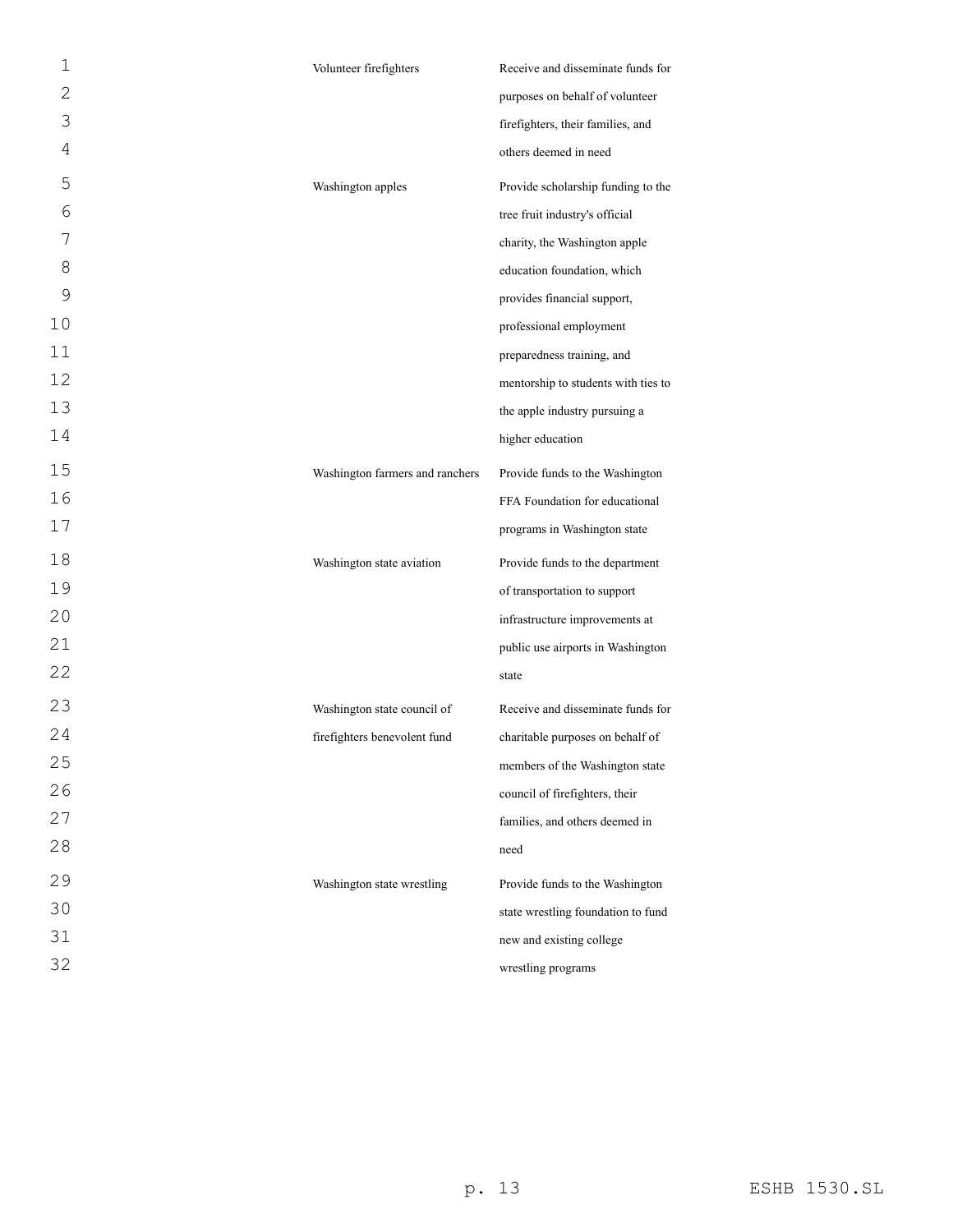| 1  | Washington tennis               | Provide funds to cities to assist in  |
|----|---------------------------------|---------------------------------------|
| 2  |                                 | the construction and maintenance      |
| 3  |                                 | of a public tennis facility with at   |
| 4  |                                 | least four indoor tennis courts. A    |
| 5  |                                 | city is eligible for construction     |
| 6  |                                 | funds if the city does not already    |
| 7  |                                 | have a public or private facility     |
| 8  |                                 | with at least four indoor tennis      |
| 9  |                                 | courts. Funds for construction        |
| 10 |                                 | must first be made available to the   |
| 11 |                                 | most populous eligible city,          |
| 12 |                                 | according to the most recent          |
| 13 |                                 | census, for a time period not to      |
| 14 |                                 | exceed five years after January 1,    |
| 15 |                                 | 2017. After the five-year time        |
| 16 |                                 | period, the funds for construction    |
| 17 |                                 | must be made available to the         |
| 18 |                                 | next most populous eligible city.     |
| 19 |                                 | Funds for the maintenance of a        |
| 20 |                                 | public tennis facility with at least  |
| 21 |                                 | four indoor tennis courts must        |
| 22 |                                 | first be made available to the first  |
| 23 |                                 | eligible city that utilizes funds for |
| 24 |                                 | construction provided by chapter      |
| 25 |                                 | 16, Laws of 2016                      |
| 26 | Washington wine                 | Provide funds to the state of         |
| 27 |                                 | Washington tourism to promote         |
| 28 |                                 | tourism throughout Washington         |
| 29 |                                 | state                                 |
| 30 | Washington's national park fund | Build awareness of Washington's       |
| 31 |                                 | national parks and support priority   |
| 32 |                                 | park programs and projects in         |
| 33 |                                 | Washington's national parks, such     |
| 34 |                                 | as enhancing visitor experience,      |
| 35 |                                 | promoting volunteerism, engaging      |
| 36 |                                 | communities, and providing            |
| 37 |                                 | educational opportunities related     |
| 38 |                                 | to Washington's national parks        |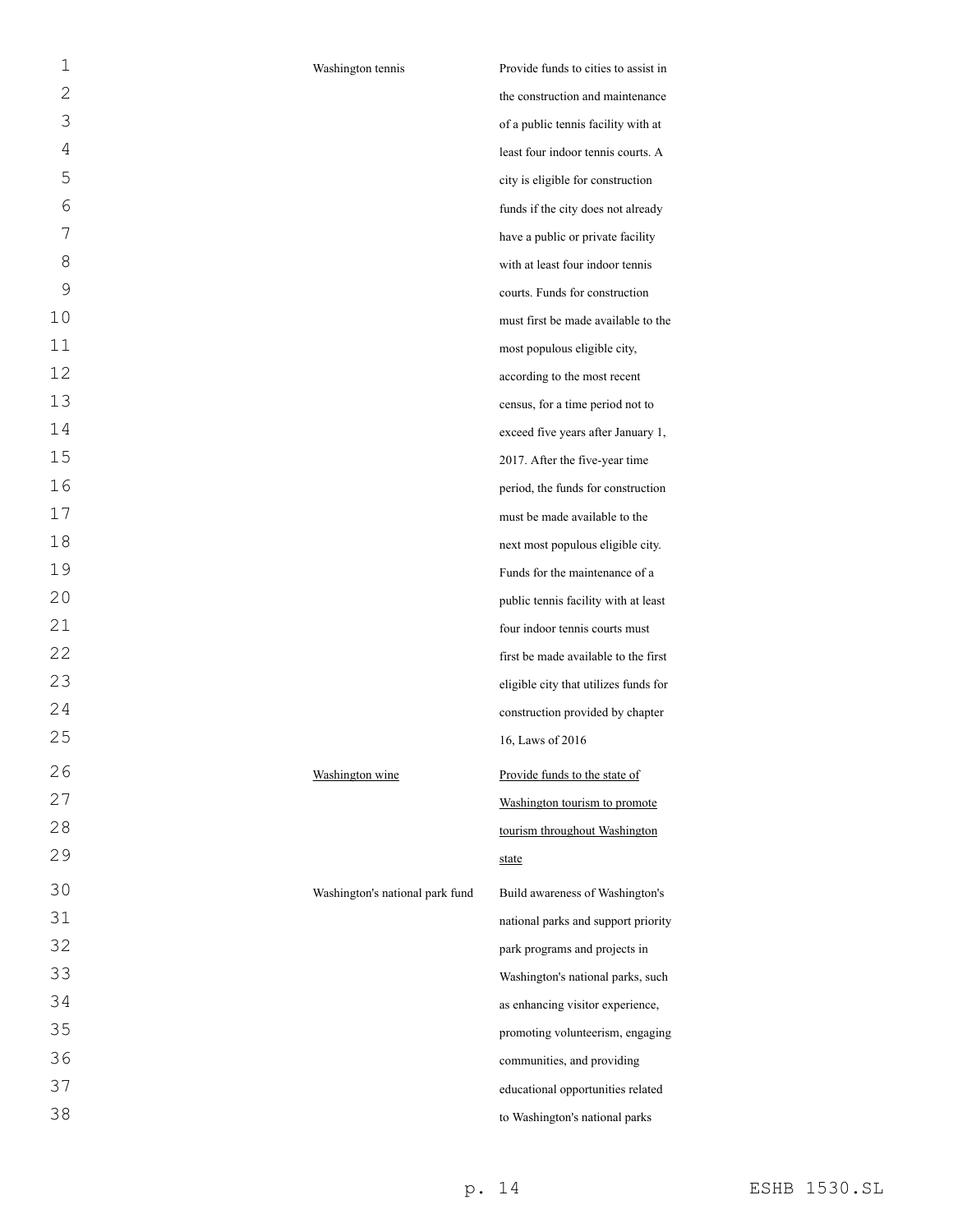We love our pets Support and enable the

Washington federation of animal welfare and control agencies to

promote and perform spay/neuter

surgery of Washington state pets

in order to reduce pet population

 (3) Except as otherwise provided in this section, only the director or the director's designee may authorize expenditures from the accounts described in subsection (2) of this section. The accounts are subject to allotment procedures under chapter 43.88 RCW, but an appropriation is not required for expenditures.

 (4) Except as otherwise provided in this section, funds in the special license plate accounts described in subsection (2) of this section must be disbursed subject to the conditions described in subsection (2) of this section and under contract between the department and qualified nonprofit organizations that provide the services described in subsection (2) of this section.

 (5) Funds from the Seattle Seahawks account may be provided to the lieutenant governor solely for the purpose of administering the Washington world fellows program. Of the amounts received by the lieutenant governor's office under this subsection, at least ninety percent must be provided as fellowships under the program.

 (6) Beginning January 1, 2019, funds from the Seattle Mariners account may be provided to the office of lieutenant governor solely for the purpose of administering the sports mentoring program. Of the amounts received by the office of lieutenant governor, at least ninety percent must be applied towards services directly provided to 28 youth participants.

 (7) For the purposes of this section, a "qualified nonprofit organization" means a not-for-profit corporation operating in Washington that has received a determination of tax exempt status under 26 U.S.C. Sec. 501(c)(3). The qualified nonprofit organization must meet all the requirements under RCW 46.18.100(1).

 NEW SECTION. **Sec. 4.** A new section is added to chapter 46.04 35 RCW to read as follows:

 "Washington wine license plates" means special license plates issued under RCW 46.18.200 that display a landscape of Washington's 38 wine regions.